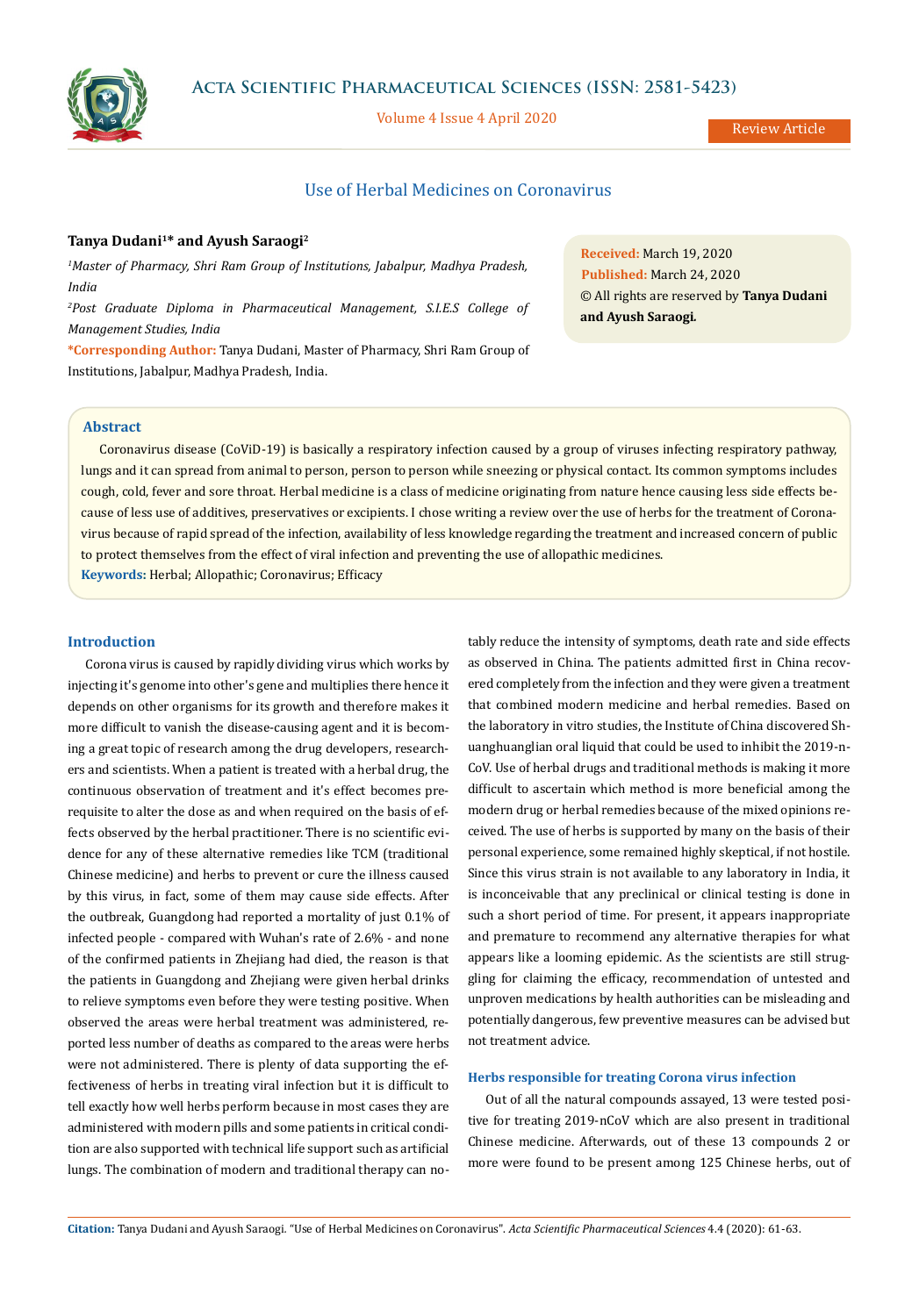which 26 herbs are basically categorized for treatment of breathing respiratory infections caused by the virus. Among other 22 medicinal herbal extracts assayed, Cimicifuga rhizoma, Meliaecortex, Coptidis rhizoma, Phellodendron cortex and Sephorasubstrata radix reduced the MHV (mouse hepatitis virus) produced and the intracellular viral RNA and protein expression with EC50 (effective concentration) from 2.0 - 27.5 micron/ml. They also reduced PEDV (porcine epidemic diarrhoea virus) production and VSV (vesicular stomatitis virus) production in vitro. These extracts inhibited MHV production to a great extent and can also be used as anti-coronaviral drugs.

Shuanghuanglian, discovered in China's medical Institute, which is a blend of Forsythia, Chinese skull cap and Honeysuckle is categorized as antiviral, antibacterial and found to be good for the immune system. It is also used for treating common symptoms such as fever, cough and sore throat. But still, we are not clear with the actual chemical constituent present in the preparation responsible for treating the infection. In a paper titled, "Study progress on Antiviral activities and mechanism of Flavonoids in Traditional Chinese medicine and natural medicines", it is stated that the Flavonoid extracted from the Litchi seeds can be used for treating the symptoms of SARS-CoV3CL by inhibiting the proteinase activity which is essential for viral protein synthesis

#### **Traditional Chinese medicine effect reports**

After the outbreak of severe acute respiratory syndrome (SARS), which occurred in 2002-03, World Health Organization started investing in huge number for knowing the efficacy of herbal medicine. The factories in Hubei started producing herbal drinks in large amount and in fast rate for the isolated, quarantined citizens suspected to be infected with the virus, the drink to be used for distribution was first boiled and then was packed in plastic containers, in Wuhan 1 plant could be used to meet the daily requirement of 30,000 patients, according to the People's Daily, a local newspaper. A research study conducted by the Chinese University of Hong Kong which also involved local patients suggested herbal treatment as, "a safe, efficacious and affordable severe acute respiratory syndrome (SARS) prevention measure, "also supported by the information on World Health Organization website.

"A team in Guangzhou had treated more than 50 patients and none of them later developed severe symptoms. In Shanghai, the patients who were administered combined treatment usually took 7 or 8 days to test negative (for the corona virus). Without herbal medicine, it could take more than 10 days, stated by Zhang, a member of the national expert panel while advising the central government regarding traditional Chinese medicine in a press conference. In Guangzhou, all of the 58 patients recovered with no infectious effect on the medical staff treating them. After the knowledge of full genome sequence of the infection causing agent, a research team with the help of Chinese Academy of Sciences in Shanghai produced a list of around 12 - 15 herbs that could suppress the vi-

ral strain by studying their interaction with herbs in computer using computer-aided drug design (CADD) technology. The research empowered China to fight against the coronavirus with the help of technology and knowledge of herbs. Some of the patients infected with novel coronavirus (2019-nCoV) were found to be cured with traditional Chinese medicine or with combination of herbal and allopathic medicine in Jinyinthan Hospital in Wuhan from where the Coronavirus started.

The patients were treated by Traditional Chinese Medicine doctors from Beijing's Xiyuan and Guanganmen Hospitals and they were also looking after the patients in Wuhan since the outbreak, both under the China Academy of Chinese Medical Sciences, as reported by Xinhua [1-5].

#### **Conclusion**

Herbal treatment can be used for treatment against coronavirus infection as it is the only alternative we are left with for now other than few allopathic medicines suspected to be effective and some life support systems supporting the functioning of lungs and also because of following reasons - Few positive results observed by administering herbal drugs.

Unavailability of an allopathic drug.

Lack of knowledge of the viral strain responsible for causing infection.

The herbs are found to work best only when combined with modern medicine and life support system under proper observation. The research must be carried on rapidly to investigate the chemical constituent completely effective for treating the infection till then herbs must be administered to treat the infection and prevent it's spread while keeping the side effects of herbs in mind.

### **Acknowledgment**

My sincere thanks to my college colleagues, faculty and management for their support.

### **Conflict of Interest**

The author declares no conflict of interest.

### **Bibliography**

- 1. Deng-hai Zhang., *et al*[. "In silico screening of Chinese herbal](https://www.sciencedirect.com/science/article/pii/S2095496420300157) [medicines with the potential to directly inhibit 2019novel](https://www.sciencedirect.com/science/article/pii/S2095496420300157) coronavirus". *[Journal of Integrative Medicine](https://www.sciencedirect.com/science/article/pii/S2095496420300157)* 18.2 (2020): 152- [158.](https://www.sciencedirect.com/science/article/pii/S2095496420300157)
- 2. Coghlan ML., *et al*[. "Combined DNA, toxicological and heavy](https://www.nature.com/articles/srep17475) [metal analyses provides an auditing toolkit to improve phar](https://www.nature.com/articles/srep17475)[macovigilance of traditional Chinese medicine \(TCM\)".](https://www.nature.com/articles/srep17475) *Scientific Reports* [5 \(2015\): 17475.](https://www.nature.com/articles/srep17475)
- 3. [Guangdi L and De Clercq E. "Therapeutic options for the 2019](https://www.nature.com/articles/d41573-020-00016-0) novel coronavirus (2019-nCoV)". *[Nature Review Drug Discov](https://www.nature.com/articles/d41573-020-00016-0)ery* [\(2020\).](https://www.nature.com/articles/d41573-020-00016-0)